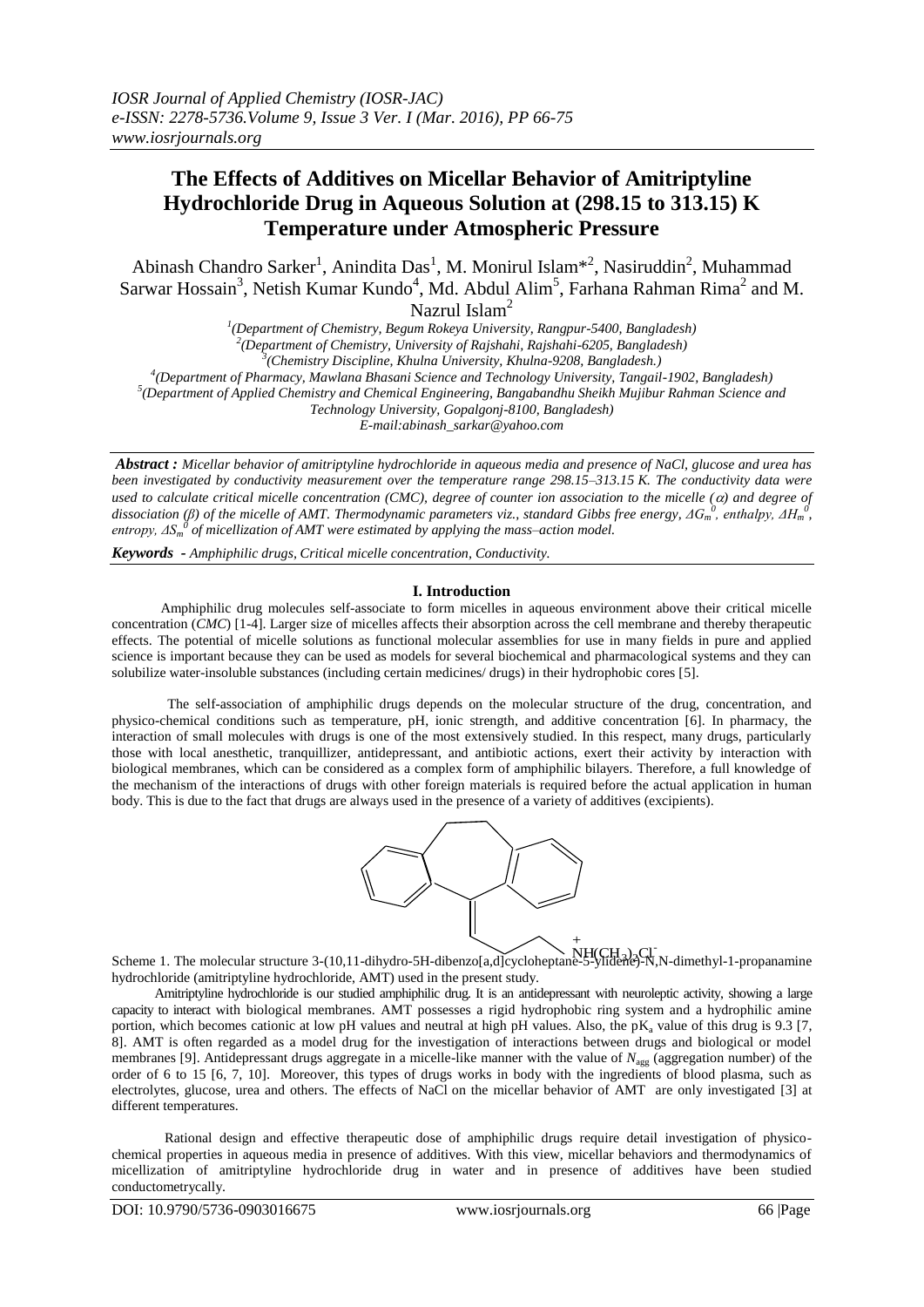### **II. Experimental**

### **2.1. Chemicals and Their Pre-treatment**

Amitriptyline hydrochloride (AMT) (purity  $\geq$  99.57%; Square Pharmaceuticals Ltd., Bangladesh), Sodium chloride (purity  $\geq$ 99%; Merck, India), glucose anhydrous (purity ≥ 99.5%; Fluka, Switzerland), and urea (purity ≥ 99%; Loba Chemie PVT. Ltd., India) were used as received. Doubly distilled and deionized water (sp. cond.  $=1 \times 10^{-6}$  to  $2 \times 10^{-6}$   $\mu$ Scm<sup>-1</sup>) was used as the solvent.

#### **2.2. Apparatus**

An electric balance with an accuracy of  $\pm$  0.0001 g was used for weighing. A constant temperature water thermostat was used for the measurements of viscosity of solution. The temperature of the thermostat was maintained constant to an accuracy of  $\pm$  0.1 K. A conductivity meter (model 4310 Jenway) was used for the measurement of conductivity.

### **2.3. Conductivity measurements**

The conductivity of amitriptyline hydrochloride (AMT) in water, and in 10, 30, 50, 70 mmol.kg<sup>-1</sup> aqueous NaCl, glucose and urea solutions were measured at different temperatures (viz., 298.15, 303.15, 308.15 and 313.15 K) by using conductivity meter (model 4310 Jenway) with cell constant  $1.0 \text{ cm}^{-1}$ . Water and  $10, 30, 50, 70 \text{ mmol}$ . Kg<sup>-1</sup> NaCl, glucose and urea solutions were used as solvents Different concentrated solutions of amitriptyline hydrochloride (AMT) in the same solvent were taken in different test-tubes and those test-tubes were kept in thermostatic water bath with clamps for controlling temperature. Conductivity cell was dipped in solutions from the lowest to the highest concentrated solutions and each time the electrodes of conductivity cell were rinsed with solution of higher concentration.

### **3. Results and Discussion**

# **3.1. Micellar Behaviors of AMT and with Additives in Aqueous Solution**

 In order to study the micellar behavior of amitriptyline hydrochloride (AMT) in water and with additives such as aqueous NaCl, glucose and urea solutions, the values of conductance of AMT in these systems were measured as a function of concentration (molality) at four temperatures of interval about 5 K ranging from 298.15 K to 313.15 K and shown in Table 1and Table 2. The experimental values of conductance of AMT as a function of concentration and temperature were illustrated in Fig. 1. This figure demonstrates that the conductance of all the selected systems increases linearly relatively at a higher rate up to certain concentration range with increasing the concentration of AMT. Beyond this concentration range the conductance increases relatively at a lower rate with increasing the concentration. It is apparent that the conductance versus concentration plots shows a clear breaking point, which is critical micelle concentration (*CMC*) [11]. Since the dilute surfactant solution behaves like electrolyte's solution, the addition of surfactant to an aqueous solution causes an increase in the number of charge carriers and consequently, an increase in the conductance up to the concentration of micelle formation. Further addition of surfactant increases the micelle concentration while the monomer concentration remains approximately constant. A micelle is much larger in size than a monomer surfactant it diffuses more slowly through solution and so is a less efficient charge carrier. It is, therefore, expected to change the dependence of conductance on the concentration of surfactant in aqueous solution, i.e., slope at the *CMC*. However, the determination of *CMC* point is a little bit tricky. Some authors [11, 12] have determined by manual interpolation method, which is subjected for large error, while others [13-14] have used second derivative of conductivity versus concentration data, which involves long mathematical calculations. In this presentation, the piecewise linear regression model is used for determining *CMC* point as shown in below

| $y = A(x - X) + C$ if $x \leq X$ |  |
|----------------------------------|--|
| $y = B(x - X) + C$ if $x \ge X$  |  |

where A and B are the slopes of pre- and post-critical micelle concentration curves respectively, X critical micelle concentration and C conductance at critical micelle concentration. The fitting was performed using the User-Defined module of Macrocal Origin Pro 8.5 software (OriginLab Corporation). The fitting values were included in Fig.1 along with the experimental conductance.

**Table 1.** Conductance of AMT in Water as a Function of Molality at 298.15 K, 303.15 K, 308.15 K and 313.15 K Temperatures.

| Molality,       | Conductance, C/mS |          |          |          |  |  |  |
|-----------------|-------------------|----------|----------|----------|--|--|--|
| $m/mol.kg^{-1}$ | 298.15 K          | 303.15 K | 308.15 K | 313.15 K |  |  |  |
| 0.0000          | 0.00580           | 0.00910  | 0.01050  | 0.01240  |  |  |  |
| 0.0100          | 0.986             | 1.011    | 1.037    | 1.047    |  |  |  |
| 0.0151          | 1.460             | 1.503    | 1.535    | 1.570    |  |  |  |
| 0.0201          | 1.916             | 1.966    | 2.03     | 2.05     |  |  |  |
| 0.0250          | 2.32              | 2.44     | 2.47     | 2.54     |  |  |  |
| 0.0300          | 2.75              | 2.86     | 2.92     | 2.96     |  |  |  |
| 0.0351          | 3.14              | 3.28     | 3.36     | 3.41     |  |  |  |
| 0.0400          | 3.58              | 3.71     | 3.78     | 3.86     |  |  |  |
| 0.0502          | 4.26              | 4.47     | 4.58     | 4.71     |  |  |  |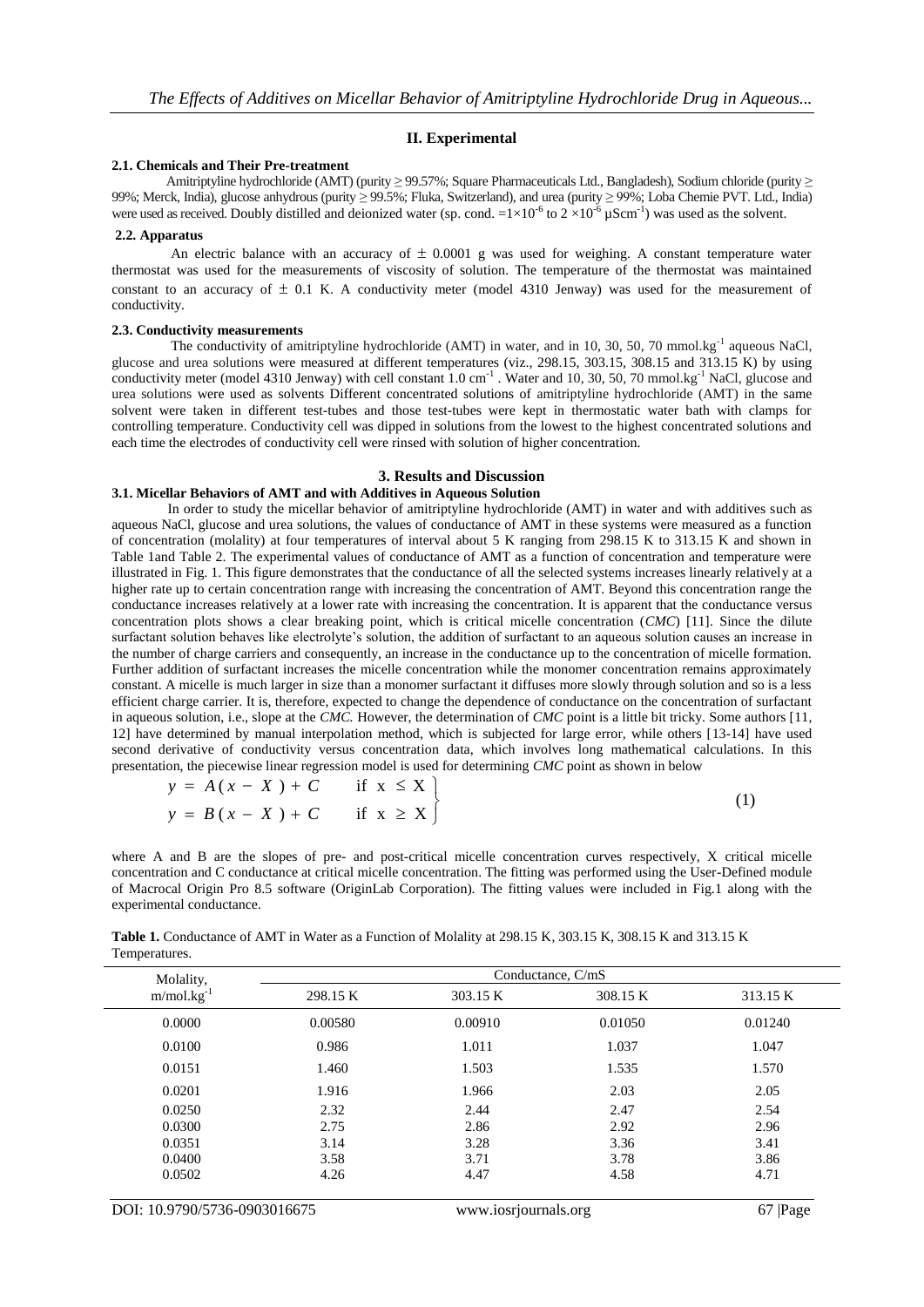| The Effects of Additives on Micellar Behavior of Amitriptyline Hydrochloride Drug in Aqueous |      |      |      |      |  |  |
|----------------------------------------------------------------------------------------------|------|------|------|------|--|--|
| 0.0581                                                                                       | 4.75 | 4.95 | 5.11 | 5.26 |  |  |
| 0.0699                                                                                       | 5.32 | 5.64 | 5.79 | 5.94 |  |  |
| 0.0804                                                                                       | 5.84 | 6.14 | 6.33 | 6.61 |  |  |

**Table 2.** Conductance of AMT in Water, Aqueous NaCl, Glucose and Urea Solutions as a Function of Molality at 298.15 K, 303.15 K, 308.15 K and 313.15 K Temperatures.

|                                   |          | Conductance, C/mS<br>[AMT]                    |         |         | Conductance, C/mS |                                                  |             |                                            |         |
|-----------------------------------|----------|-----------------------------------------------|---------|---------|-------------------|--------------------------------------------------|-------------|--------------------------------------------|---------|
| $[AMT]$ /                         | 298.15   |                                               | 308.15  | 313.15  | $m$ ol. $kg^{-1}$ |                                                  | 303.15      |                                            | 313.15  |
| $\text{mol} \cdot \text{kg}^{-1}$ | $\bf K$  | 303.15 K                                      | $\bf K$ | $\bf K$ |                   | 298.15 K                                         | $\mathbf K$ | 308.15 K                                   | $\bf K$ |
|                                   |          | AMT in 10 mmol.kg <sup>-1</sup> NaCl solution |         |         |                   |                                                  |             | AMT in 50 mmol.kg $^{-1}$ glucose solution |         |
| 0.0000                            | 1.292    | 1.33                                          | 1.332   | 1.379   | 0.0000            | 0.00355                                          | 0.00449     | 0.00654                                    | 0.01123 |
| 0.0102                            | 2.22     | 2.31                                          | 2.34    | 2.41    | 0.0107            | 1.053                                            | 1.072       | 1.090                                      | 1.112   |
| 0.0151                            | 2.63     | 2.75                                          | 2.77    | 2.86    | 0.0151            | 1.454                                            | 1.488       | 1.515                                      | 1.543   |
| 0.0201                            | 3.07     | 3.18                                          | 3.24    | 3.30    | 0.0201            | 1.933                                            | 1.981       | 2.04                                       | 2.07    |
| 0.0251                            | 3.48     | 3.61                                          | 3.68    | 3.74    | 0.0251            | 2.35                                             | 2.44        | 2.47                                       | 2.49    |
| 0.0302                            | 3.91     | 4.03                                          | 4.11    | 4.17    | 0.0302            | 2.79                                             | 2.87        | 2.92                                       | 2.94    |
| 0.0350                            | 4.35     | 4.46                                          | 4.54    | 4.6     | 0.0352            | 3.20                                             | 3.32        | 3.36                                       | 3.40    |
| 0.0401                            | 4.67     | 4.83                                          | 4.93    | 5.01    | 0.0401            | 3.59                                             | 3.68        | 3.77                                       | 3.80    |
| 0.0499                            | 5.28     | 5.48                                          | 5.63    | 5.77    | 0.0518            | 4.30                                             | 4.51        | 4.59                                       | 4.73    |
| 0.0602                            | 5.82     | 6.05                                          | 6.24    | 6.44    | 0.0601            | 4.79                                             | 4.99        | 5.13                                       | 5.29    |
| 0.0701                            | 6.27     | 6.57                                          | 6.81    | 7.08    | 0.0700            | 5.27                                             | 5.53        | 5.74                                       | 5.88    |
| 0.0803                            | 6.71     | 7.05                                          | 7.31    | 7.64    | 0.0805            | 5.78                                             | 6.03        | 6.35                                       | 6.47    |
|                                   |          | AMT in 30 mmol.kg <sup>-1</sup> NaCl solution |         |         |                   | AMT in 70 mmol.kg <sup>-1</sup> glucose solution |             |                                            |         |
| 0.0000                            | 3.70     | 3.81                                          | 3.89    | 3.97    | 0.0000            | 0.00296                                          | 0.00369     | 0.00503                                    | 0.00640 |
| 0.0100                            | 4.54     | 4.67                                          | 4.77    | 4.88    | 0.0106            | 1.042                                            | 1.062       | 1.079                                      | 1.100   |
| 0.0150                            | 4.93     | 5.10                                          | 5.19    | 5.29    | 0.0150            | 1.447                                            | 1.476       | 1.505                                      | 1.529   |
| 0.0200                            | 5.32     | 5.48                                          | 5.59    | 5.67    | 0.0203            | 1.918                                            | 1.958       | 2.01                                       | 2.04    |
| 0.0251                            | 5.69     | 5.87                                          | 6.01    | 6.09    | 0.0252            | 2.40                                             | 2.44        | 2.46                                       | 2.49    |
| 0.0301                            | 6.12     | 6.28                                          | 6.40    | 6.49    | 0.0302            | 2.78                                             | 2.83        | 2.87                                       | 2.93    |
| 0.0350                            | 6.45     | 6.63                                          | 6.75    | 6.86    | 0.0350            | 3.19                                             | 3.24        | 3.31                                       | 3.36    |
| 0.0402                            | 6.76     | 6.98                                          | 7.14    | 7.27    | 0.0403            | 3.60                                             | 3.68        | 3.72                                       | 3.76    |
| 0.0496                            | 7.24     | 7.51                                          | 7.69    | 7.86    | 0.0500            | 4.22                                             | 4.37        | 4.48                                       | 4.56    |
| 0.0600                            | 7.76     | 8.03                                          | 8.27    | 8.48    | 0.0598            | 4.74                                             | 4.92        | 5.06                                       | 5.23    |
| 0.0698                            | 8.17     | 8.50                                          | 8.76    | 9.00    | 0.0699            | 5.29                                             | 5.49        | 5.68                                       | 5.84    |
| 0.0803                            | 8.68     | 9.01                                          | 9.31    | 9.61    | 0.0801            | 5.75                                             | 5.99        | 6.21                                       | 6.43    |
|                                   |          | AMT in 50 mmol.kg $^{-1}$ NaCl solution       |         |         |                   |                                                  |             | AMT in 10 mmol.kg $^{-1}$ urea solution    |         |
| 0.0000                            | 6.15     | 6.28                                          | 6.32    | 6.44    | 0.0000            | 0.00434                                          | 0.00517     | 0.00747                                    | 0.00896 |
| 0.0100                            | 6.92     | 7.07                                          | 7.20    | 7.28    | 0.0100            | 1.006                                            | 1.023       | 1.042                                      | 1.063   |
| 0.0151                            | 7.29     | 7.40                                          | 7.57    | 7.69    | 0.0152            | 1.480                                            | 1.505       | 1.553                                      | 1.562   |
| 0.0200                            | 7.60     | 7.75                                          | 7.85    | 7.98    | 0.0202            | 1.956                                            | 1.996       | 2.04                                       | 2.08    |
| 0.0250                            | $8.00\,$ | 8.20                                          | 8.29    | 8.43    | 0.0255            | 2.44                                             | 2.51        | 2.52                                       | 2.57    |
| 0.0301                            | 8.40     | 8.57                                          | 8.69    | 8.82    | 0.0300            | 2.84                                             | 2.89        | 2.92                                       | 2.98    |
| 0.0350                            | 8.67     | 8.87                                          | 9.00    | 9.13    | 0.0350            | 3.25                                             | 3.31        | 3.35                                       | 3.41    |
| 0.0400                            | 8.95     | 9.15                                          | 9.31    | 9.48    | 0.0404            | 3.71                                             | 3.79        | 3.85                                       | 3.90    |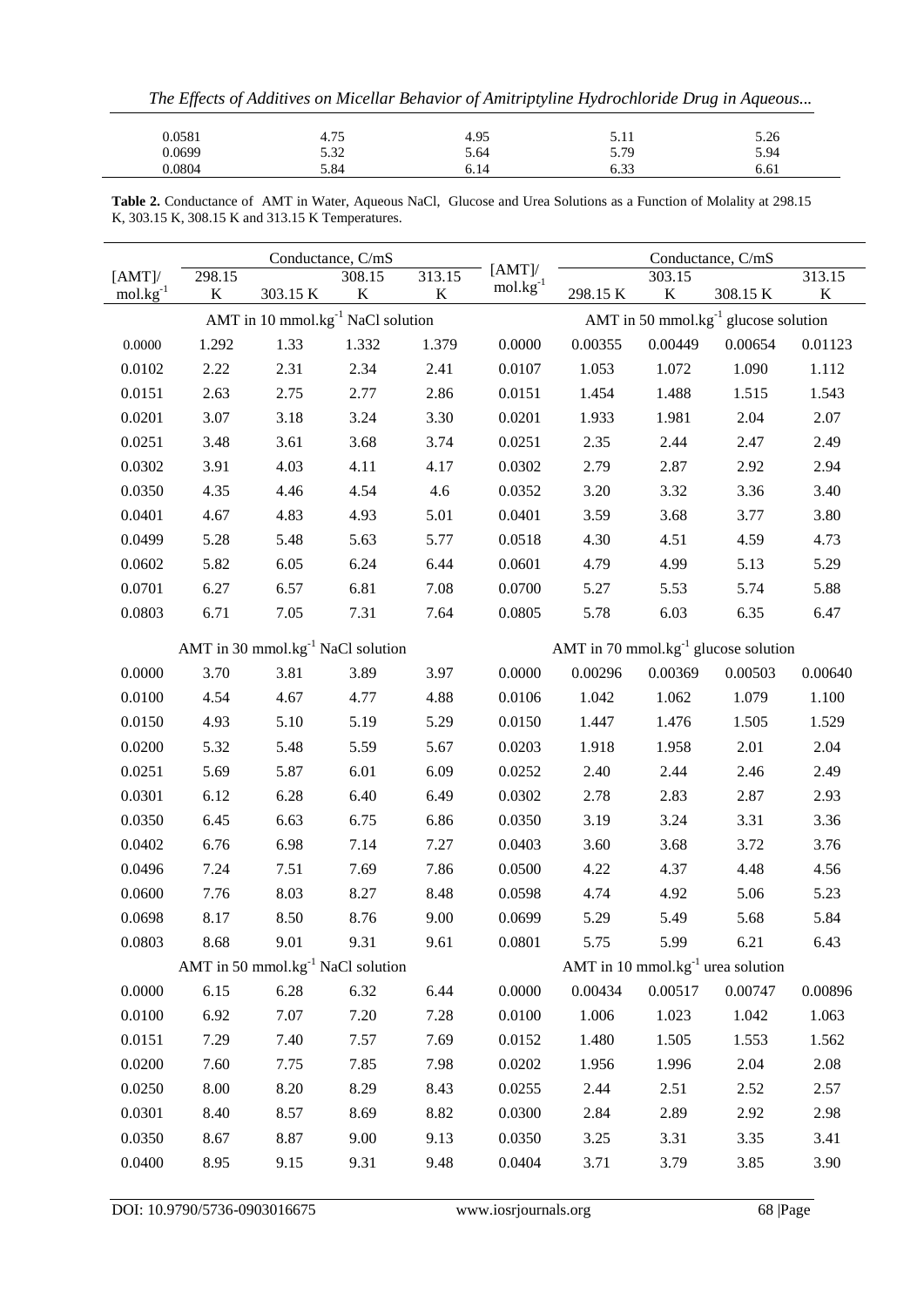| 0.0501<br>9.43<br>9.66<br>9.88             | 10.09   | 0.0500 | 4.27                                    | 4.43    | 4.54    | 4.66    |
|--------------------------------------------|---------|--------|-----------------------------------------|---------|---------|---------|
| 0.0601<br>9.75<br>10.09<br>10.32           | 10.60   | 0.0601 | 4.91                                    | 5.09    | 5.23    | 5.40    |
| 10.80<br>0.0697<br>10.16<br>10.53          | 11.10   | 0.0700 | 5.37                                    | 5.59    | 5.77    | 5.98    |
| 0.0799<br>10.61<br>10.96<br>11.27          | 11.61   | 0.0799 | 5.87                                    | 6.10    | 6.32    | 6.56    |
| AMT in 70 mmol.kg $^{-1}$ NaCl solution    |         |        | AMT in 30 mmol.kg $^{-1}$ urea solution |         |         |         |
| 0.0000<br>8.28<br>8.46<br>8.58             | 8.71    | 0.0000 | 0.00600                                 | 0.00660 | 0.00856 | 0.01251 |
| 9.18<br>0.0103<br>9.04<br>9.34             | 9.46    | 0.0101 | 1.007                                   | 1.027   | 1.045   | 1.063   |
| 0.0151<br>9.34<br>9.55<br>9.72             | 9.86    | 0.0150 | 1.469                                   | 1.503   | 1.532   | 1.56    |
| 9.70<br>9.91<br>10.10<br>0.0202            | 10.23   | 0.0201 | 1.939                                   | 1.983   | 2.04    | 2.06    |
| 10.05<br>0.0248<br>10.24<br>10.45          | 10.58   | 0.0250 | 2.40                                    | 2.44    | 2.49    | 2.53    |
| 10.38<br>0.0299<br>10.54<br>10.71          | 10.82   | 0.0300 | 2.85                                    | 2.88    | 2.91    | 2.97    |
| 0.0350<br>10.64<br>10.84<br>11.08          | 11.19   | 0.0351 | 3.24                                    | 3.31    | 3.35    | 3.41    |
| 10.90<br>0.0401<br>11.12<br>11.35          | 11.50   | 0.0401 | 3.64                                    | 3.71    | 3.77    | 3.82    |
| 0.0500<br>11.28<br>11.57<br>11.82          | 12.05   | 0.0501 | 4.26                                    | 4.43    | 4.56    | 4.67    |
| 0.0600<br>11.65<br>12.01<br>12.28          | 12.58   | 0.0601 | 4.88                                    | 5.08    | 5.24    | 5.38    |
| 12.01<br>0.0699<br>12.39<br>12.70          | 13.04   | 0.0691 | 5.34                                    | 5.56    | 5.77    | 5.93    |
| 12.86<br>0.0801<br>12.41<br>13.20          | 13.49   | 0.0799 | 5.87                                    | 6.11    | 6.36    | 6.56    |
| AMT in 10 mmol.kg $^{-1}$ glucose solution |         |        | AMT in 50 mmol.kg $^{-1}$ urea solution |         |         |         |
| 0.0000<br>0.00330<br>0.00430<br>0.00487    | 0.00536 | 0.0000 | 0.00552                                 | 0.00574 | 0.00994 | 0.01108 |
| 1.082<br>0.0107<br>1.060<br>1.102          | 1.126   | 0.0102 | 0.996                                   | 1.022   | 1.040   | 1.058   |
| 0.0151<br>1.472<br>1.511<br>1.538          | 1.567   | 0.0152 | 1.475                                   | 1.515   | 1.543   | 1.574   |
| 2.04<br>0.0202<br>1.928<br>1.976           | 2.06    | 0.0202 | 1.955                                   | 2.00    | 2.05    | 2.09    |
| 2.39<br>2.41<br>2.47<br>0.0250             | 2.50    | 0.0251 | 2.43                                    | 2.47    | 2.49    | 2.52    |
| 0.0303<br>2.85<br>2.88<br>2.94             | 2.99    | 0.0302 | 2.89                                    | 2.93    | 2.94    | 2.99    |
| 0.0350<br>3.24<br>3.31<br>3.37             | 3.40    | 0.0350 | 3.24                                    | 3.31    | 3.35    | 3.40    |
| 3.81<br>0.0403<br>3.70<br>3.75             | 3.87    | 0.0398 | 3.52                                    | 3.67    | 3.71    | 3.84    |
| 0.0500<br>4.25<br>4.43<br>4.54             | 4.62    | 0.0500 | 4.03                                    | 4.17    | 4.31    | 4.46    |
| 0.0601<br>4.87<br>5.01<br>5.23             | 5.36    | 0.0593 | 4.54                                    | 4.73    | 4.90    | 5.13    |
| 0.0700<br>5.33<br>5.60<br>5.80             | 5.99    | 0.0701 | 5.08                                    | 5.34    | 5.53    | 5.79    |
| 5.81<br>6.09<br>0.0798<br>6.35             | 6.56    | 0.0801 | 5.53                                    | 5.83    | 6.08    | 6.36    |
| AMT in 30 mmol. $kg^{-1}$ glucose solution |         |        | AMT in 70 mmol.kg $^{-1}$ urea solution |         |         |         |
| 0.00494<br>0.0000<br>0.00400<br>0.00558    | 0.00662 | 0.0000 | 0.00766                                 | 0.00918 | 0.01021 | 0.01199 |
| 0.0107<br>1.061<br>1.078<br>1.100          | 1.116   | 0.0102 | 0.939                                   | 0.968   | 0.991   | 1.017   |
| 1.453<br>1.492<br>0.0151<br>1.523          | 1.547   | 0.0150 | 1.363                                   | 1.403   | 1.436   | 1.471   |
| 0.0202<br>2.03<br>1.914<br>1.968           | 2.04    | 0.0200 | 1.792                                   | 1.848   | 1.893   | 1.939   |
| 2.40<br>0.0250<br>2.34<br>2.47             | 2.48    | 0.0250 | 2.20                                    | 2.26    | 2.30    | 2.34    |
| 0.0300<br>2.78<br>2.87<br>2.91             | 2.95    | 0.0302 | 2.65                                    | 2.68    | 2.72    | 2.82    |
| 0.0351<br>3.21<br>3.30<br>3.36             | 3.39    | 0.0350 | 3.02                                    | 3.07    | 3.17    | 3.21    |
| 3.60<br>3.73<br>3.78<br>0.0402             | 3.82    | 0.0401 | 3.40                                    | 3.46    | 3.54    | 3.66    |
| 0.0503<br>4.42<br>4.26<br>4.53             | 4.68    | 0.0500 | 3.94                                    | 4.08    | 4.22    | 4.33    |
| 0.0600<br>4.83<br>5.02<br>5.16             | 5.31    | 0.0599 | 4.51                                    | 4.69    | 4.87    | 5.03    |
| 0.0703<br>5.34<br>5.58<br>5.77             | 5.95    | 0.0698 | 5.00                                    | 5.20    | 5.41    | 5.64    |
| 0.0799<br>5.79<br>6.04<br>6.30             | 6.52    | 0.0801 | 5.46                                    | 5.68    | 5.91    | 6.20    |

DOI: 10.9790/5736-0903016675 www.iosrjournals.org 69 |Page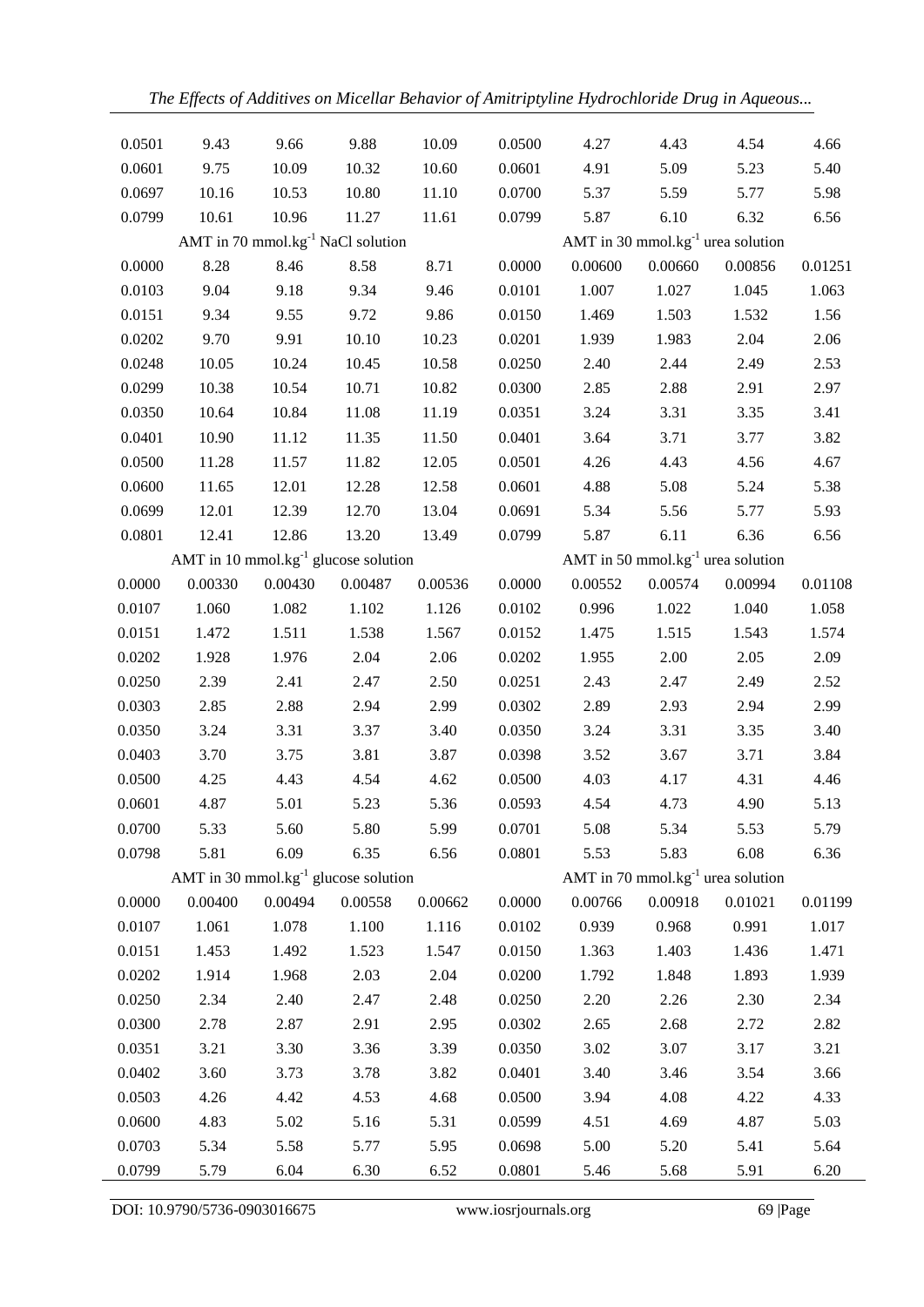| [additive]/            | CMC/           |              |              | $\Delta G_{m}^{0}$ /             | $\Delta H_m^0/$    | $\Delta S_m^0/$   |
|------------------------|----------------|--------------|--------------|----------------------------------|--------------------|-------------------|
| $mmol.kg^{-1}$         | $mmol.kg-1$    | $\alpha$     | $\beta$      | $\mathrm{kJ}.\mathrm{mol}^{-1}$  | $kJ$ .mol $^{-1}$  | $kJ$ .mol $^{-1}$ |
|                        |                |              |              | NaCl, $T = 298.15$ K             |                    |                   |
| $\boldsymbol{0}$       | 44.13          | 0.42         | 0.58         | $-25.05$                         | $-2.29$            | $0.08\,$          |
| $10\,$                 | 38.77          | 0.42         | 0.58         | $-25.55$                         | $-1.09$            | 0.08              |
| 30                     |                | 0.43         | 0.57         | $-25.96$                         | $-3.81$            | 0.07              |
|                        | 36.65          |              |              |                                  |                    |                   |
| 50                     | 34.27          | 0.43         | 0.57         | $-26.22$                         | $-1.80$            | 0.08              |
| 70                     | 32.79          | 0.44         | 0.56         | $-26.59$<br>NaCl, $T = 303.15$ K | $-2.56$            | 0.08              |
| $\boldsymbol{0}$       | 44.57          | 0.39         | 0.61         | $-24.98$                         | $-2.33$            | 0.07              |
| $10\,$                 | 38.96          | 0.40         | 0.60         | $-25.57$                         | $-1.11$            | 0.08              |
| 30                     | 37.68          | 0.40         | 0.60         | $-25.67$                         | $-3.84$            | 0.07              |
| 50                     | 34.47          | 0.41         | 0.59         | $-26.17$                         | $-1.83$            | 0.08              |
|                        |                |              |              |                                  |                    |                   |
| $70\,$                 | 32.93          | 0.41         | 0.59         | $-26.31$<br>NaCl, $T = 308.15$ K | $-2.58$            | 0.08              |
| $\boldsymbol{0}$       | 45.21          | 0.36         | 0.64         | $-24.78$                         | $-2.36$            | 0.07              |
|                        |                |              |              |                                  |                    |                   |
| $10\,$                 | 39.10          | 0.37         | 0.63         | $-25.55$                         | $-1.13$            | 0.08              |
| 30                     | 38.19          | 0.38         | 0.62         | $-25.65$                         | $-3.91$            | $0.07\,$          |
| 50                     | 34.63          | 0.39         | 0.61         | $-26.19$                         | $-1.86$            | 0.08              |
| $70\,$                 | 33.39          | 0.39         | 0.61         | $-26.37$                         | $-2.63$            | 0.08              |
|                        |                |              |              | NaCl, $T = 313.15$ K             |                    |                   |
| $\boldsymbol{0}$       | 45.56          | 0.34         | 0.66         | $-24.66$                         | $-2.40$            | 0.07              |
| 10                     | 39.40          | 0.35         | 0.65         | $-25.40$                         | $-1.14$            | 0.08              |
| 30                     | 38.76          | 0.35         | 0.65         | $-25.49$                         | $-3.96$            | $0.07\,$          |
| 50                     | 34.71          | 0.36         | 0.64         | $-26.02$                         | $-1.88$            | $0.08\,$          |
| $70\,$                 | 33.96          | 0.36         | 0.64         | $-26.14$                         | $-2.66$            | 0.08              |
|                        |                |              |              | Urea, $T = 298.15$ K             |                    |                   |
| $\boldsymbol{0}$       | 44.13          | 0.42         | 0.58         | $-25.05$                         | $-2.29$            | 0.08              |
| $10\,$                 | 39.12          | 0.41         | 0.59         | $-25.36$                         | $-1.77$            | $0.08\,$          |
| 30                     | 37.45          | 0.41         | 0.59         | $-25.50$                         | $-3.50$            | 0.07              |
| 50                     | 35.72          | 0.42         | 0.58         | $-25.88$                         | $-3.06$            | 0.08              |
| 70                     | 34.17          | 0.43         | 0.57         | $-26.23$                         | $-2.17$            | 0.08              |
|                        |                |              |              | Urea, $T = 303.15$ K             |                    |                   |
| $\boldsymbol{0}$       | 44.57          | 0.39         | 0.61         | $-24.98$                         | $-2.33$            | $0.07\,$          |
| $10\,$                 | 39.32          | 0.39         | 0.61         | $-25.33$                         | $-1.80$            | $0.08\,$          |
| 30                     | 38.83          | 0.40         | 0.60         | $-25.58$                         | $-3.59$            | $0.07\,$          |
| 50                     |                | 0.40         |              | $-25.84$                         |                    |                   |
|                        | 36.33          |              | 0.60         |                                  | $-3.10$            | 0.07              |
| $70\,$                 | 34.71          | 0.41         | 0.59         | $-26.11$                         | $-2.21$            | $0.08\,$          |
|                        |                |              |              | Urea, $T = 308.15$ K             |                    |                   |
| $\boldsymbol{0}$       | 45.21          | 0.36         | 0.64         | $-24.78$                         | $-2.36$            | 0.07              |
| $10\,$                 | 39.77          | 0.36         | 0.64         | $-25.29$                         | $-1.83$            | 0.08              |
| 30                     | 39.18          | 0.37         | 0.63         | $-25.44$                         | $-3.63$            | 0.07              |
| 50                     | 36.75          | 0.38         | 0.62         | $-25.80$                         | $-3.18$            | 0.07              |
| $70\,$                 | 34.95          | 0.39         | 0.61         | $-26.17$                         | $-2.26$            | 0.08              |
|                        |                |              |              | Urea, $T = 313.15$ K             |                    |                   |
| $\boldsymbol{0}$       | 45.56          | 0.34         | 0.66         | $-24.66$                         | $-2.40$            | 0.07              |
| 10                     | 40.09          | 0.34         | 0.66         | $-25.21$                         | $-1.86$            | $0.07\,$          |
| 30                     | 39.49          | 0.35         | 0.65         | $-25.39$                         | $-3.69$            | 0.07              |
| 50                     | 37.35          | 0.36         | 0.64         | $-25.78$                         | $-3.22$            | 0.07              |
| 70                     | 35.28          | 0.37         | 0.63         | $-26.16$                         | $-2.30$            | 0.08              |
|                        |                |              |              | Glucose, $T = 298.15$ K          |                    |                   |
| $\boldsymbol{0}$       | 44.13          | 0.42         | 0.58         | $-25.05$                         | $-2.29$            | 0.08              |
| 10                     | 39.34          | 0.41         | 0.59         | $-25.36$                         | $-1.56$            | 0.08              |
| 30                     | 39.00          | 0.42         | 0.58         | $-25.58$                         | $-1.68$            | 0.08              |
| 50                     | 38.76          | 0.43         | 0.57         | $-25.58$                         | $-1.36$            | 0.08              |
| $70\,$                 | 38.58          | 0.44         | 0.56         | $-25.72$                         | $-1.33$            | 0.08              |
|                        |                |              |              | Glucose, $T = 303.15$ K          |                    |                   |
|                        |                |              |              |                                  |                    |                   |
|                        |                |              |              |                                  |                    |                   |
| $\boldsymbol{0}$<br>10 | 44.57<br>39.62 | 0.39<br>0.38 | 0.61<br>0.62 | $-24.98$<br>$-25.13$             | $-2.33$<br>$-1.58$ | 0.07<br>0.08      |

Table 3. The Physicochemical Parameters for AMT in Water, Aqueous NaCl, Urea and Glucose Solutions at Given Temperatures.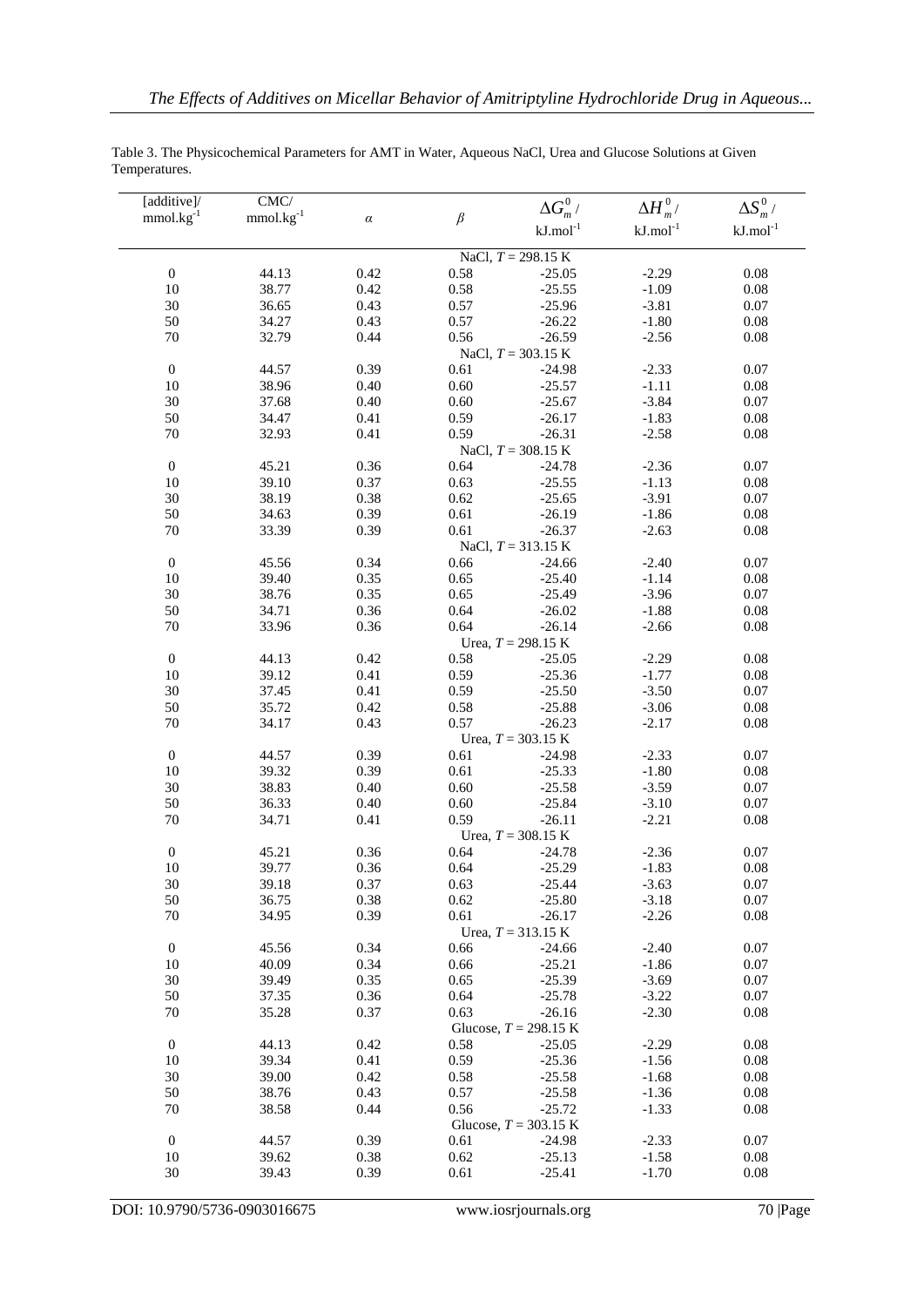*The Effects of Additives on Micellar Behavior of Amitriptyline Hydrochloride Drug in Aqueous...*

| 50       | 39.11 | 0.39 | 0.61 | $-25.45$                | $-1.37$ | 0.08 |
|----------|-------|------|------|-------------------------|---------|------|
| 70       | 38.72 | 0.40 | 0.60 | $-25.57$                | $-1.35$ | 0.08 |
|          |       |      |      | Glucose, $T = 308.15$ K |         |      |
| $\theta$ | 45.21 | 0.36 | 0.64 | $-24.78$                | $-2.36$ | 0.07 |
| 10       | 39.96 | 0.33 | 0.67 | $-24.81$                | $-1.58$ | 0.08 |
| 30       | 39.78 | 0.39 | 0.61 | $-24.93$                | $-1.69$ | 0.08 |
| 50       | 39.27 | 0.35 | 0.65 | $-24.99$                | $-1.37$ | 0.08 |
| 70       | 38.97 | 0.35 | 0.65 | $-25.09$                | $-1.34$ | 0.08 |
|          |       |      |      | Glucose, $T = 313.15$ K |         |      |
| $\theta$ | 45.56 | 0.34 | 0.66 | $-24.66$                | $-2.40$ | 0.07 |
| 10       | 40.21 | 0.30 | 0.70 | $-24.70$                | $-1.58$ | 0.07 |
| 30       | 40.01 | 0.31 | 0.69 | $-24.82$                | $-1.71$ | 0.07 |
| 50       | 39.55 | 0.32 | 0.68 | $-24.94$                | $-1.39$ | 0.07 |
| 70       | 39.31 | 0.33 | 0.67 | $-24.98$                | $-1.36$ | 0.08 |

# **3.1.1. Micellization of AMT in Aqueous Solution**

 Amphiphilic drugs are compounds with hydrophilic and hydrophobic moieties. They self-associate into micelles spontaneously when dispersed in water at a concentration above their critical micelle concentration. The pharmacokinetics and effectiveness of delivery of the drug to the site of action depend upon the size of the aggregate, as the micelle size might affect diffusion, transport across cell membranes, and interactions with enzymes, transport proteins and lipids. An understanding of the self-aggregation mechanism of amphiphilic drugs at the molecular level is crucial in the rational design of more effective drug [7]. The estimated *CMC* values of AMT in aqueous solution using equation 1 (shown in Table 3) are in good agreement with the values reported earlier [3, 4]. Frank and Evans introduced the idea that water molecules form 'icebergs' around non polar solutes [15-17]. Nemethy and Scheraga, on the other hand, used the term 'increased ice-likeness' [18, 19]. Ben-Naim also suggested a shift into the direction of the 'better order' form of water molecules upon introduction of a nobel gas [20]. According to all of these concepts, the water molecules become more ordered around the hydrophobic solute, with an increase in hydrogen bonding in this region. This situation is referred to as 'hydrophobic hydration' which occurs in very low concentration accompanied with positive free energy change. In order to minimize free energy, hydrocarbon cores tend to avoid water contact and aggregate through van der Waals interactions. The propensity of aggregation of hydrophobic solutes in water environment is termed as the 'hydrophobic interaction' and the condensation of the nonpolar solutes by the hydrophobic interaction is conventionally called the 'hydrophobic bond' [21]. The hydrophobic interaction plays crucial role for micelle formation. However, electrostatic repulsions among the charged heads that are formed from completely ionization of ionic amphiphilic molecules [22] in very dilute solution oppose the micellization process. As the concentration of solute increases, the degree of ionization reduce significantly and consequently diminish the electrostatic repulsion among the charged heads whose electrical charges are partially or fully neutralized due to the close proximities of their counter ions, while the condensation of hydrocarbon cores increases with solute concentration. Therefore, the attractive van der Waals interactions outweigh the electrostatic repulsions at certain solute concentration, which is critical micelle concentration. The micellization process is very complicated phenomena which may involve other factors like ion-pair formation, hydrophilic interactions, short range and long range interactions.

However, the micellization depends on the molecular structure of the drug, concentration, and physicochemical conditions such as temperature, pH, ionic strength, and additive concentration [23]. A full knowledge of the mechanism of the interactions of drugs with other foreign materials is required before the actual application in human body. The subsequent sub-sections concern with experimental studies of the effects of some additives such as NaCl, glucose and urea on the micellization of AMT in aqueous solution.

# **3.1.2. Effect of NaCl on Micellization of AMT in Aqueous Solution**

The calculated *CMC*'s of AMT in aqueous NaCl solutions at different concentrations (10, 30, 50, 70 mol.kg-1 NaCl) and temperatures using equation 1 presented in Table 3 are illustrated in Fig. 2. It is discernible that the *CMC* values decrease with increasing the concentration of NaCl. An increase in NaCl concentration increases the degree of counter ions and reduces the extent of ionization of drug molecules. The increased degree of counter ions serves to increase the degree of counter ion association to the micelle  $(a)$ , while decreasing the extent of drug molecule ionization decreases the degree of dissociation of micelle ( $\beta$ ), which are apparently evidenced by the experimental values of  $\alpha$  and  $\beta$ . The value of  $\beta$  was determined from the ratio of the post micellar slope and the pre-micellar slope of conductance vs. molality data and  $\alpha$  is equal to (1- $\beta$ ). The calculated values of  $\alpha$  and  $\beta$  are given in Table 3. It is demonstrated from the table that the degree of counter ion association to micelles increases with increasing NaCl concentration, whereas the degree of dissociation of micelles decreases. These effects consequently reduce electrostatic repulsions among the ionic head groups and enhance the van der Waals attraction among the hydrocarbon cores. As a result, the electrostatic repulsions are balanced at a lower concentration of drug molecules by van der Waals attractive force, and thus NaCl decrease the *CMC*.

# **3.1.3. Effect of Glucose on Micellization of AMT in Aqueous Solution**

The *CMC* values of AMT in 10, 30, 50, 70 mmol.kg<sup>-1</sup> aqueous glucose solutions are determined at different temperatures using equation 1 by conductance measurement and the data are listed in Table 3 and shown in Fig. 2. The *CMC* of AMT decreases with increasing glucose concentration. Because glucose molecule contains five hydroxyl groups in its cyclic structure and shows hydrophilic nature. With increasing glucose concentration it may be happened that partially negatively charge containing oxygen atoms of hydroxyl groups of glucose arrange around the cationic head groups of AMT and increase ion-dipole interaction, which reduce electrostatic repulsion among the charged head group and hence lower the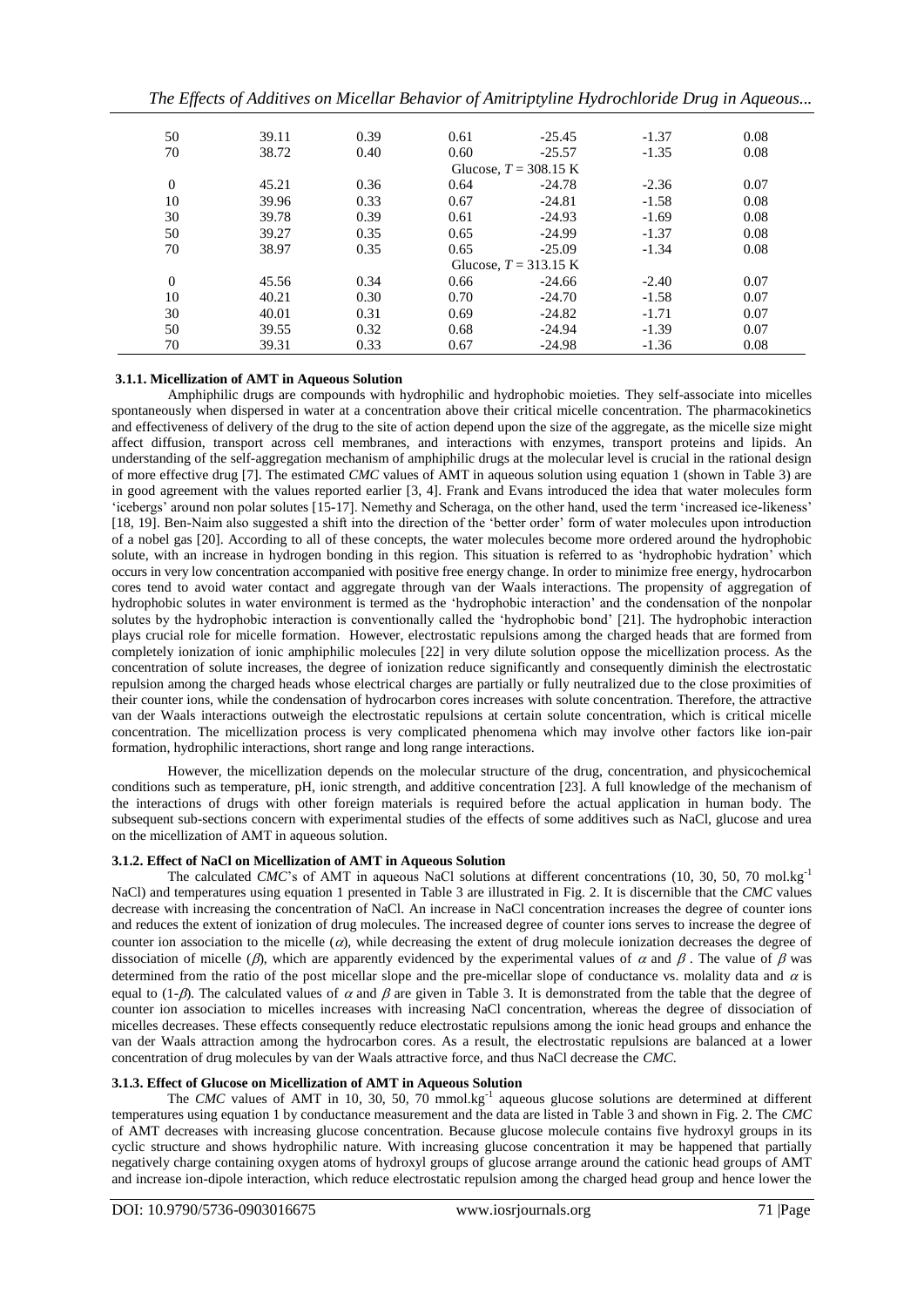*CMC*. The values of degree of dissociation, *β* of the micelles in presence of glucose were also calculated, is presented in Table 3. These values indicate that glucose has the effect of reducing head group repulsion between the ionic head groups, and thus glucose decreases *CMC*.

# **3.1.4. Effect of Urea on Micellization of AMT in Aqueous Solution**

The experimental *CMC* values of AMT in 10, 30, 50, 70 mmol.kg<sup>-1</sup> aqueous urea solutions at 298.15, 303.15, 308.15 and 313.15 K temperatures are given in Table 3 and the results are presented in Fig. 2. It is found that the *CMC* values of AMT in presence of urea decrease with increasing urea concentration. Because the nature of urea is hydrophilic and it may be happened that an increase in urea concentration partial negatively charged oxygen atoms of urea molecules arrange around the cationic head groups of AMT and increase ion-dipole interaction which has the effect of reducing head group repulsion between the ionic head groups and hence lower the *CMC*. Besides the degree of dissociation, *β* of the micelles and degree of counter ion association, *α* to the micelles in presence of urea were also calculated that are shown in Table 3. These values indicate that urea reduces the head group repulsion between the ionic head groups, and thus decreases *CMC*. A similar behavior was observed by Naqvi et al [24].

# **3.2. Effect of Temperature on Micellization of AMT**

The temperature dependence of *CMC* of AMT in aqueous solution, i.e.,  $\frac{dT}{dT}$ 

seen that the *CMC* increases almost linearly with increasing the temperature. This is due to the fact that an increase in temperature increases the thermal agitation in the solution resulting in a decreasing adhesion between monomers. A similar behavior was observed by Alam *et al* [4].

 $\frac{d(CMC)}{dt}$  is illustrated in Fig. 2. It is

 The experimental *CMC*'s of AMT in water and presence of NaCl, glucose and urea at different temperature are presented in Fig. 2 and the data are shown in Table 3. In all cases, the *CMC*'s of AMT increase with increasing temperature. Because of increasing temperature, the thermal agitation in the solution is increased resulting in a decreasing adhesion between monomers. As a result, the degree of dissociation, *β* of the micelles of AMT increases with increasing temperature which is shown in Table 3. On the other hand, the degree of counter ion association,  $\alpha$  to the micelles of AMT decreases which is presented in Table 3. So the electrostatic repulsion between ionic head groups of drug monomers is increased, and the *CMC* of AMT increases with increasing temperature.

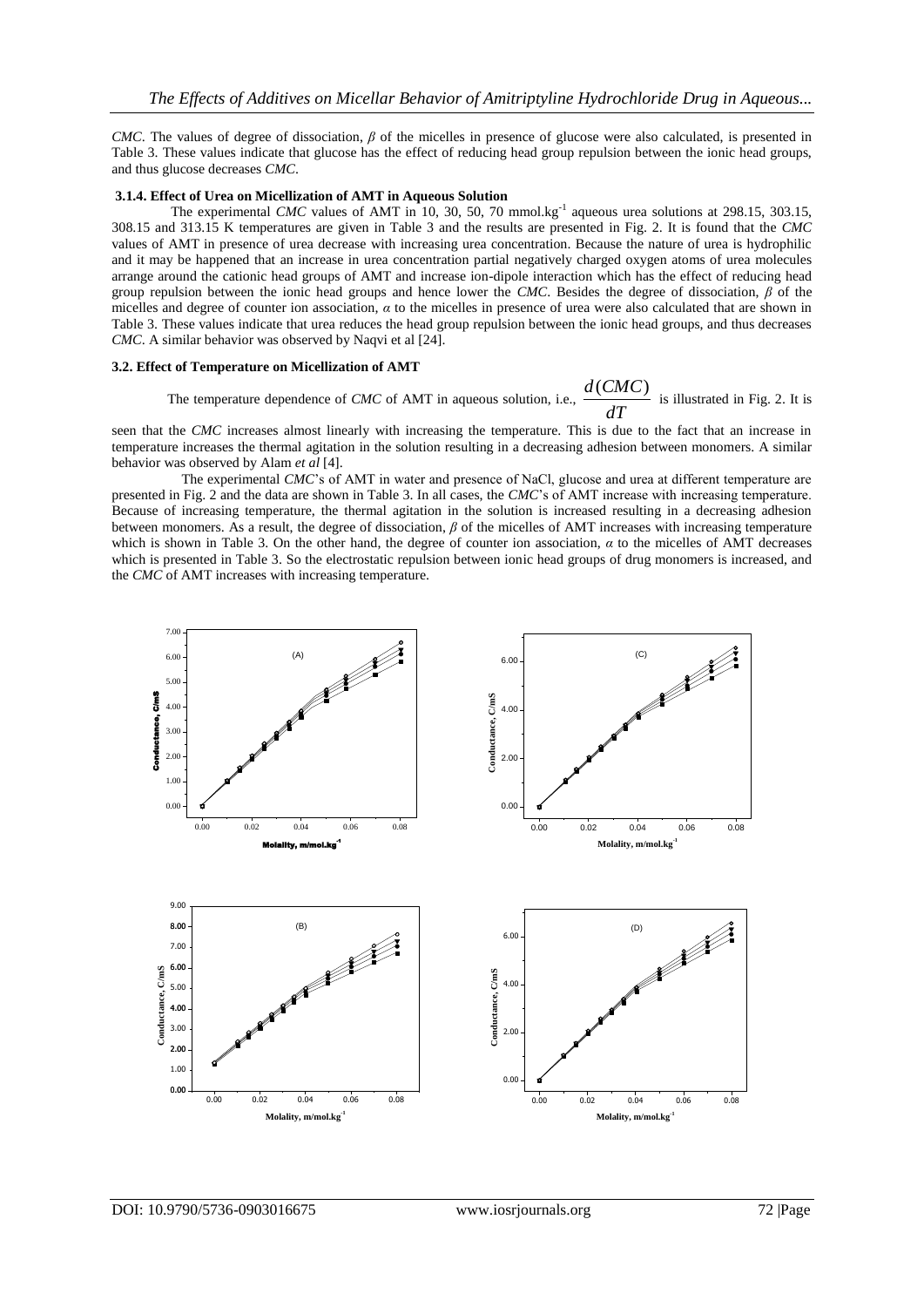**Figure 1.** Variation of experimental conductance (indicated by symbols:  $\blacksquare$  298.15 K,  $\blacksquare$  308.15 K,  $\blacksquare$  308.15 K,  $\blacksquare$  313.15 K) as a function of molality of AMT in (A) water, aqueous (B) NaCl, (C) glucose and (D) urea solutions at different temperatures (solid lines refer to fitting values according to equation 1).



**Figure 2.** Variation of CMC's of AMT in  $\blacksquare$  water,  $\bigcirc$  10 mmol.kg<sup>-1</sup> glucose,  $\blacktriangle$  10 mmol.kg<sup>-1</sup> urea,  $\nabla$  10 mmol.kg<sup>-1</sup> NaCl solutions as a function of temperature.

### **3.3. Thermodynamics of AMT in Absence and Presence of Additives**

 The thermodynamic parameters for micellization are inevitable for better understanding the aggregation process. Thermodynamic parameters for per mole of surfactant viz., standard Gibbs free energy  $\Delta G_m^0$ , enthalpy  $(\Delta H_m^0)$  , and entropy  $(\Delta S_m^0)$  of micellization of AMT in absence and presence of additives were calculated by using the following relations that were obtained from mass-action model [4]:

$$
\Delta G_m^0 = (1 + \alpha) RT \ln x_{CMC}
$$
 (2)

$$
\Delta H_m^0 = -(1 + \alpha) RT^2 (d \ln X_{CMC} / dT)
$$
\n
$$
\Delta S_m^0 = (\Delta H_m^0 - \Delta G_m^0) / T
$$
\n(3)

where *a* is the degree of counter ion association to the micelles, which is given by  $(1 - \beta)$ ;  $\beta$  is the ratio of the post micellar slope of conductance versus concentration data to that of pre-micellar slope,  $x_{CMC}$  is the CMC in terms of mole fraction and other symbols have their usual meaning.

The calculated values of standard Gibbs free energy,  $\Delta G_m^0$ , enthalpy,  $\Delta H_m^0$ , and entropy,  $\Delta S_m^0$  of micellization of AMT in water are listed in Table 3 as a function of concentration and temperature. From the table it is seen that  $\Delta G_m^0$  and  $\Delta H_m^0$  are negative at studied temperature range, while  $\Delta S_m^0$  is positive at that temperature range and these thermodynamic parameters suggest that micellization is spontaneous process within the experimental temperature range. The spontaneity of micellization can be explained by considering the facts that in dilute solution water molecules form 'icebergs' around non polar solutes [15-17]. Nemethy and Scheraga, on the other hand, used the term 'increased ice-likeness' [18, 19]. According to all of these concepts, the water molecules become more ordered around the hydrophobic solute, with an increase in hydrogen bonding in this region. This situation is referred to as 'hydrophobic hydration', which causes negative entropy change, and negative enthalpy change as a consequence of extra strengthen hydrogen bonding of water molecules around the hydrophobic surface and multiple van der Waals interactions between water molecules and hydrophobic surface. Due to the hydrophobic hydration, free energy change becomes negative within the very limited concentration range afterwards that flips to positive free energy change. In order to minimize free energy, hydrocarbon cores tend to avoid water contact and aggregate through van der Waals interactions. The propensity of aggregation of hydrophobic solutes in water environment is termed as the 'hydrophobic interaction' and the condensation of the nonpolar solutes by the hydrophobic interaction is conventionally called the 'hydrophobic bond' [21]. The hydrophobic interaction plays crucial role for micelle formation. Aggregation through hydrophobic interaction renders negative entropy change. However, during aggregation ordered water molecules around hydrophobic cores detached to bulk water as monomers cause positive entropy change. The entropy change due to later process outweighs the previous one. As a result, the overall entropy change in micellization process becomes positive. On the other hand, aggregation produce a large negative enthalpy change due to multiple van der Waals interactions among hydrocarbon moieties, that overcomes the positive enthalpy change for breaking down ordered water structure around the hydrophobic hydration spheres. The combined effects of enthalpy and entropy changes make the free energy change negative.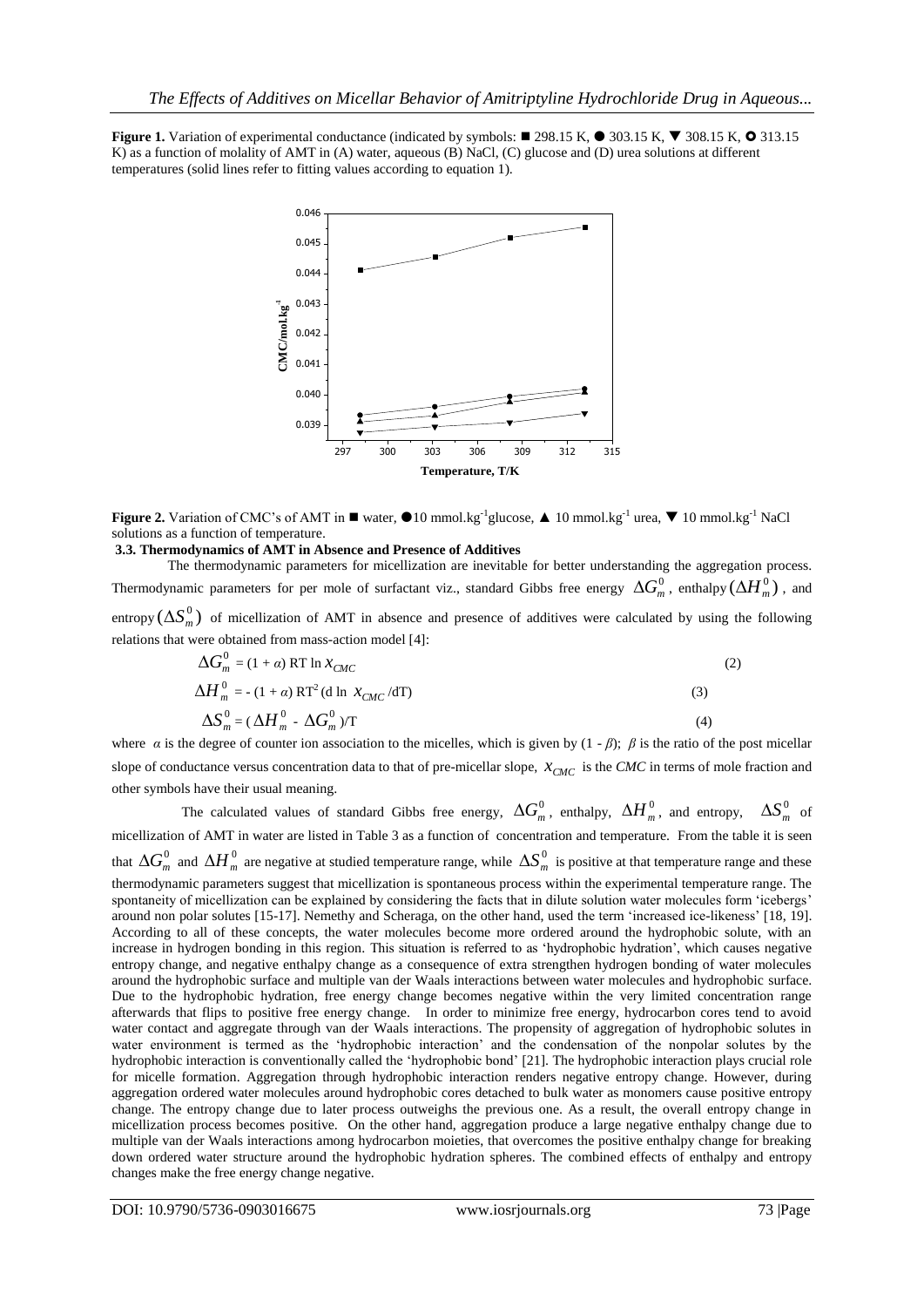The values of  $\Delta G_m^0$ ,  $\Delta H_m^0$  and  $\Delta S_m^0$  for micellization in presence of NaCl, glucose and urea were

calculated, and are listed Table 3 as function of additives concentration and temperature. In all cases,  $\Delta G_m^0$  becomes more negative with increasing additives concentration, which indicates that addition of additives favors the micellization process. The values of  $\Delta H_m^0$  and  $\Delta S_m^0$  in presence of selected additives are negative and positive, respectively, within the studied concentration range, but random in nature. The causes of randomness are not clear and the precise measurements are very essential.

The data of temperature dependence of  $\Delta G_m^0$ ,  $\Delta H_m^0$  and  $\Delta S_m^0$  in absence and presence of these additives reveal that for all studied systems  $\Delta G_m^0$  becomes less negative,  $\Delta H_m^0$  more negative and  $\Delta S_m^0$  less positive with increasing temperature. These are due to the facts that ordered water structures around the hydrophobic part of AMT drug molecules are more temperature sensitive than that around the micelles. At higher temperature, water molecules around the hydrophobic part of AMT are less organized due to which aggregation process releases less amount of monomer water to bulk water and thereby less positive entropy change. Similarly, as the aggregation at high temperature expense less energy to break down less organized water structure around hydrophobic part of drug monomer, and consequently makes  $\Delta H_m^0$  more negative. The temperature sensitivity to ordered water structures to the surface of hydrophobic monomer make  $T\Delta S_m^0$  larger than that of  $\Delta H_m^0$ , and hence less negative change of free energy.

# **IV. Conclusion**

 The *CMC* values of AMT decrease with increasing the concentration of NaCl, glucose, urea. NaCl decreases *CMC* more than urea and urea decreases *CMC* more than glucose which is presented in Fig. 2. As a result the *CMC* decreasing order becomes NaCl > urea > glucose.

NaCl decreases *CMC* of AMT more than urea and glucose. Because NaCl is a strong electrolyte whereas, urea and glucose are non electrolytes. In case of urea and glucose, both of them are non electrolyte and hydrophilic in nature but urea decreases *CMC* of AMT more than glucose because of the dipole moment of urea is greater than glucose. Besides urea is more soluble than glucose in water and the size of urea molecule is smaller than glucose. So the radius of hydration sphere of urea is less than glucose. As a result greater number of urea molecules may be arranged around the cationic head groups of AMT and the partial negatively charged oxygen atoms of carbonyl group of urea molecules more closely interact with cationic head group of AMT compare to glucose which reduces the electrostatic repulsion between the ionic head groups compare to glucose and decreases *CMC* of AMT more than glucose. The *CMC*'s of AMT in presence and absence of NaCl, glucose and urea increases with increasing temperature.

The value of standard Gibbs free energy of micellization,  $\Delta G_m^0$  of AMT in water becomes negative. This

indicates that the micellization process is spontaneous. In presence of NaCl, glucose and urea the  $\Delta G_m^0$  values of AMT become more negative and the negative value increases with increasing these additives concentration. This implies that AMT-NaCl, glucose, urea solutions are more stable. As a result, the micellization process becomes more favorable. In presence and absence of these additives the negative values of  $\Delta G_m^0$  decrease with increasing temperature then the micellization process becomes less spontaneous.

The  $\Delta H_m^0$  values of AMT in water and presence of NaCl, glucose and urea are negative and, as the temperature increases, it becomes more negative. Thus, the process of aggregation becomes more exothermic with an increase in temperature. The  $\Delta S_m^0$  values of AMT in absence and presence of these additives are positive and decrease with increasing temperature. The results would be useful in better designing of therapeutic agent and improving the efficiency of the drug molecule in physiological system.

### **V. Acknowledgements**

 A part of this work was financially supported by University of Rajshahi, Bangladesh. We are highly grateful to the director of Square Pharmaceuticals Ltd. for providing with amphiphilic drug amitriptyline hydrochloride (AMT).

### **References**

- [1]. Alam, M. S.; Kabir-ud-Din; Mandal, A. B. Amphiphilic Drug Promethazine -Additive Systems: Evaluation of Thermodynamic Parameters at Cloud Hydrochloride Point. J. Chem. Eng. Data, 55, 2010, 1893-1896.
- [2]. Alam, M. S.; Mandal, A.; Mandal, A. B. Effect of KCl on the Micellization and Clouding Phenomenon of Amphiphilic Phenothiazine Drug Promethazine Hydrochloride: Some Thermodynamic Properties. J. Chem. Eng. Data, 56, 2011, 1540–1546.
- [3]. Alam, M. S.; Kabir-ud-Din; Mandal, A. B. Thermodynamics of Some Amphiphilic Drugs in Presence of Additives. J. Chem. Eng. Data, 55, 2010, 2630–2635.
- [4]. Alam, M. S.; Samanta, D.; Mandal, A. B. Micellization and Clouding Phenomenon of Amphiphilic Antidepressant Drug Amitriptyline Hydrochloride: Effect of KCl. Colloids Surf. B, 92, 2012, 203-208.
- [5]. Barzykin, A. V.; Tachiya, M. Reaction Kinetics in Micro- Disperse Systems. Heterog. Chem. Rev. 3, 1996, 105- 167.
- [6]. Attwood, D. The Mode of Association of Amphiphilic Drugs in Aqueous Solution. Adv. Colloid Interface Sci. 55, 1995, 271-303.